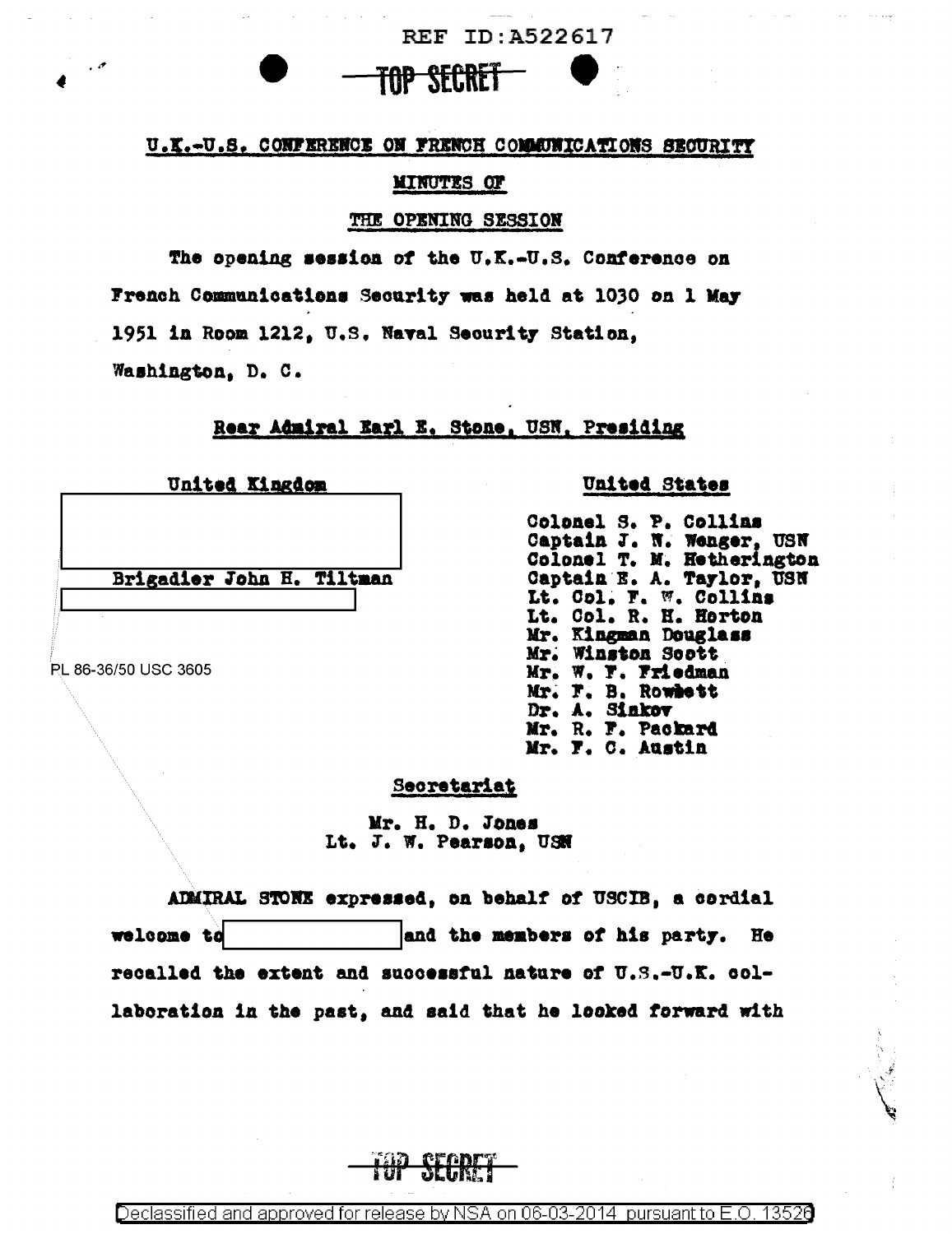**REF ID:A522617** 

great pleasure to the present discussions. He informed the members of the regret expressed by General Smith, the new Board Chairman, at being unable to attend this meeting; he added, however, that General Smith had expressed a desire to meet with the Conference at 1430 on Thursday afternoon (4 May 1951), at which time Mr. Armstrong, the retiring USCIB Chairman, also hoped to be present.

<del>TOP SECRET</del>

PL 86-36/50 USC 3605

ADMIRAL STOWE commented that it went without saying that this was an unusual conference, in that it could well result in a sacrifice of as a means of preserving and improving communications security. He concluded by expressing his hope that the visitors' stay in Washington would be pleasant, and and the members of his party to call on he invited the U.S. delegates for any possible assistance or information they required. He then asked if he would care to  $EO 3.3(h)(2)$ make any remarks. PL 86-36/50 USC 3605

thanked Admiral Stone for his remarks and said that he and the members of his party were most grateful for the welcome they had received - a welcome which they were used to, yet one which they knew to be more than a mere formality. Regarding the subject of the Conference, he said that the only reason he did not come with the same enthusiasm was because the nature of the discussions would be destructive, rather than He continued by saying that he had constructive, to not expected to return to Washington so soon again; however,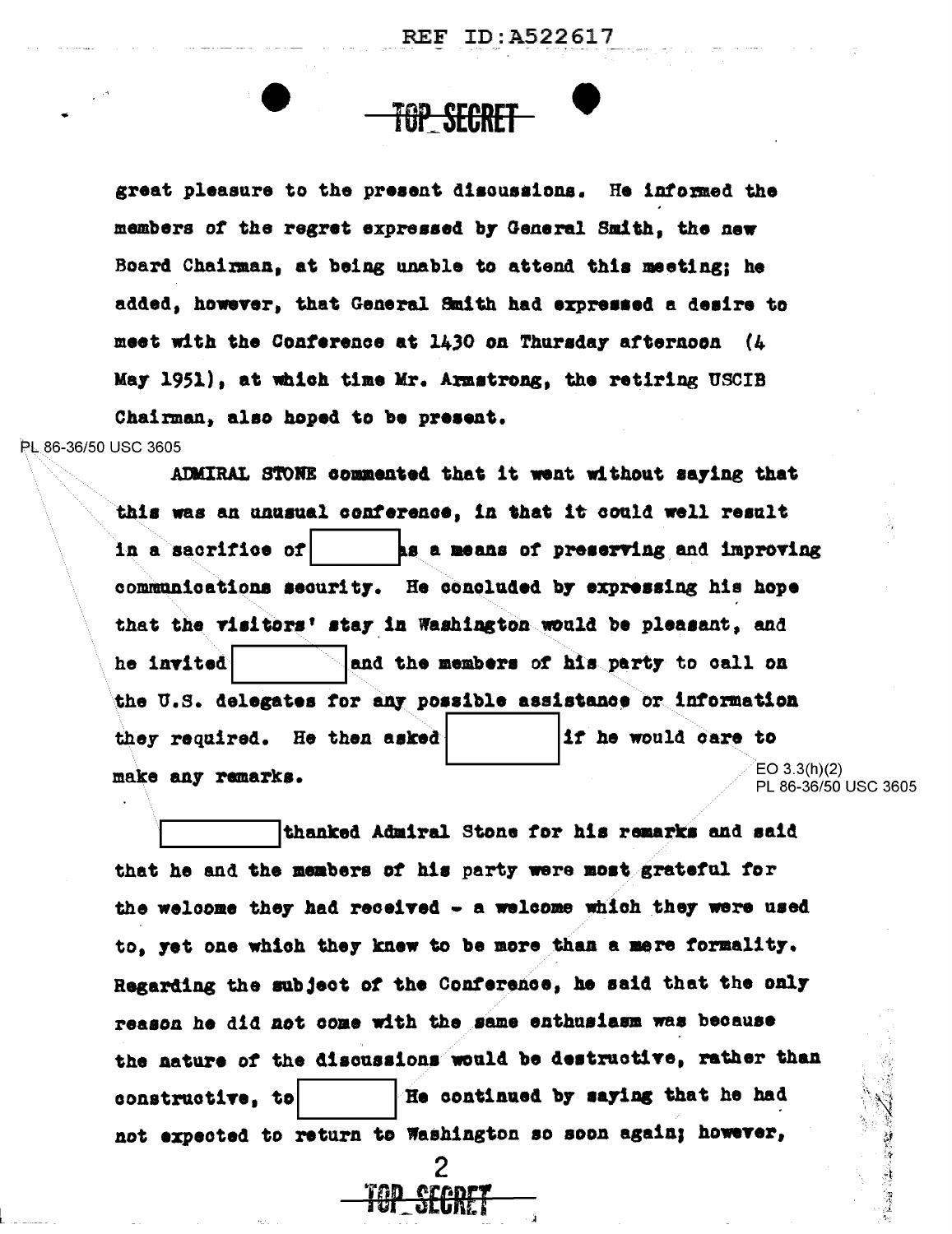Sir Edward Travis had decided that he should come, principally because (1) Sir Edward was involved in high-level discussions with the Treasury which affected the future structure of the British organization, and (2) since he had started with this problem he should see it through. He added that the Director hoped that it would not be long before he could come here again. PL 86-36/50 USC 3605

**SEGACY** 

REF ID: A522617

remarked that he, and those he represented, regarded the subject of the Conference as one of the most important and most delicate which had been discussed since the war. He said that they had come with fairly definite ideas. yet were prepared to thrash the whole matter out and reach. as in the past, a common agreement. He again expressed his thanks and appreciation for the welcome accorded him and his party and said that he was pleased to be back in Washington.

ADMIRAL STONE suggested that the conference structure be considered and extended an invitation to to serve as Chairman for the conference.

 $\epsilon$  .  $\xi$ 

医无反应

said that he would prefer that there be a U.S. Chairman, and it was agreed that Admiral Stone would serve in this capacity.

ADMIRAL STONE then presented for consideration a proposal that there be an Executive Committee, and two subcommittees